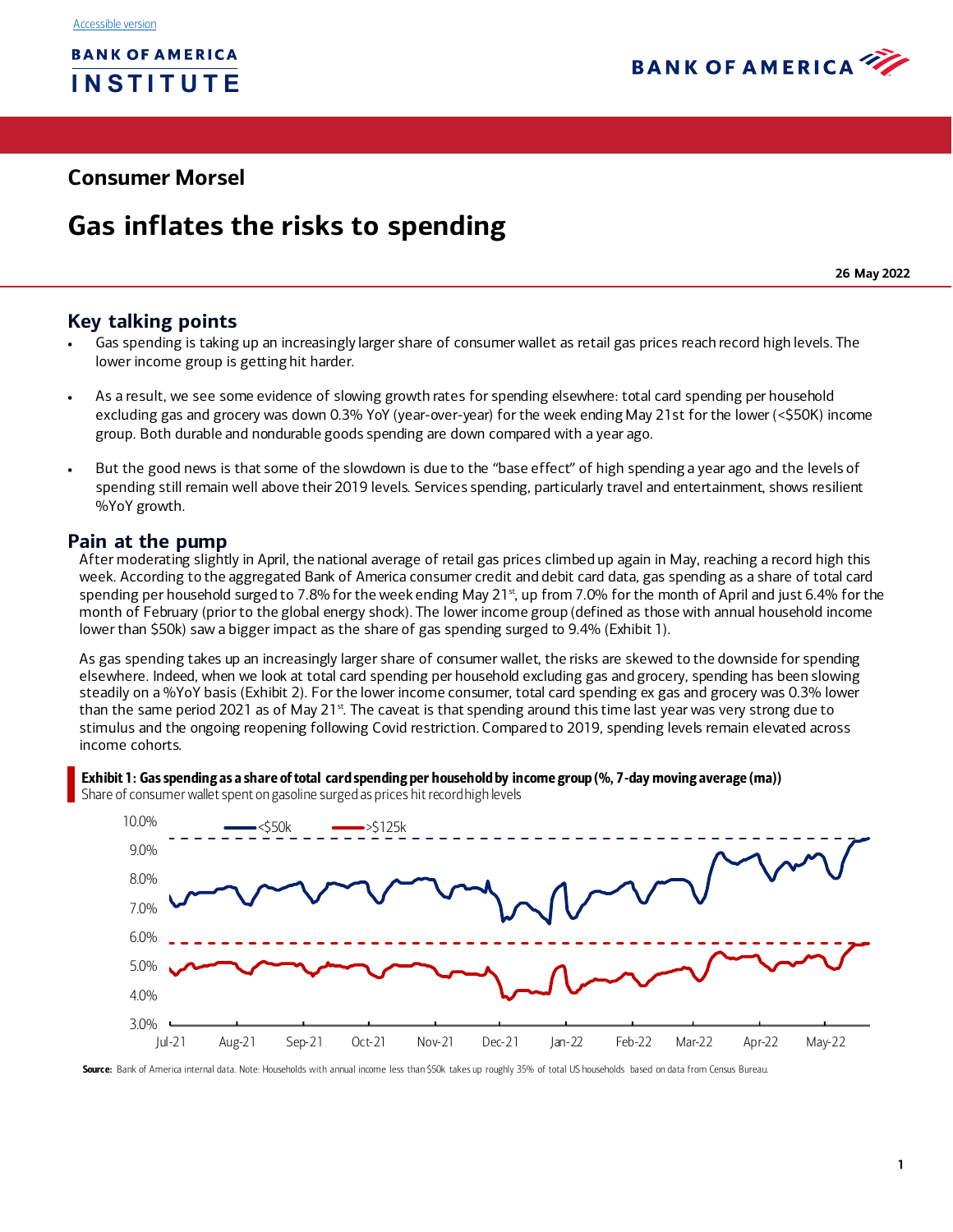<span id="page-1-0"></span>Exhibit 2: Total card spending per household ex grocery ex gas by income group based on aggregated Bank of America card data (%yoy of the 7-day moving average of spending levels)

Total card spending excluding as and grocery has been slowing steadily on a %yoy basis



Source: Bank of America internal data. Note: Households with annual income less than \$50k takes up roughly 35% of total US households based on data from Census Bureau.

## **The Great Rotation**

The combination of surging gas prices and the ongoing rotation towards services spending as the economy gets back on its feet following the pandemic means a sustained slowdown in goods spending. A[s Exhibit 3](#page-1-1) shows, durable goods spending, which includes furniture, electronics and home improvement, was down 11% on a YoY basis as of May 21<sup>st</sup>. Similarly, spending for nondurable goods, such as clothing, is also at lower levels compared with the same time last year [\(Exhibit 4](#page-1-2)).

But despite this relative weakness in goods spending, services spending growth has been remaining resilient. Our proxy of leisure services spending, which includes airlines, lodging, entertainment services and restaurants, has been growing steadily at around 15-20% YoY since late March. Note that we will likely see some moderation in the %YoY for leisure services spending going forward given base effects (i.e. an increase in spending last year due to the reopening) but the %YoY should remain well into the expansionary territory.

Although card spending does not capture all services such as rent and utilities, which are usually paid through Automatic Clearing House (ACH, i.e. recurring direct payments), we think our leisure services spending proxy provides a directionally important signal for overall services spending. With services spending taking up more than 60% of total personal consumption expenditure (PCE), the strength in services spending means that even if goods spending – especially ex grocery and gas – is weakening, overall consumer spending is likely in better shape.

<span id="page-1-1"></span>

<span id="page-1-2"></span>



## **The road ahead**

The US consumer is currently facing multiple cross-currents. On the one hand, accumulated savings during the pandemic and surging wages from a red hot labor market provide support to consumer spending. On the other hand, persistent inflationary pressures, including for gas prices, are biting into consumer's purchasing power. The former seems to be the dominating force for now but an extended period of time of high price levels, or a rapid cooling in the labor market, could tilt the risks to the downside.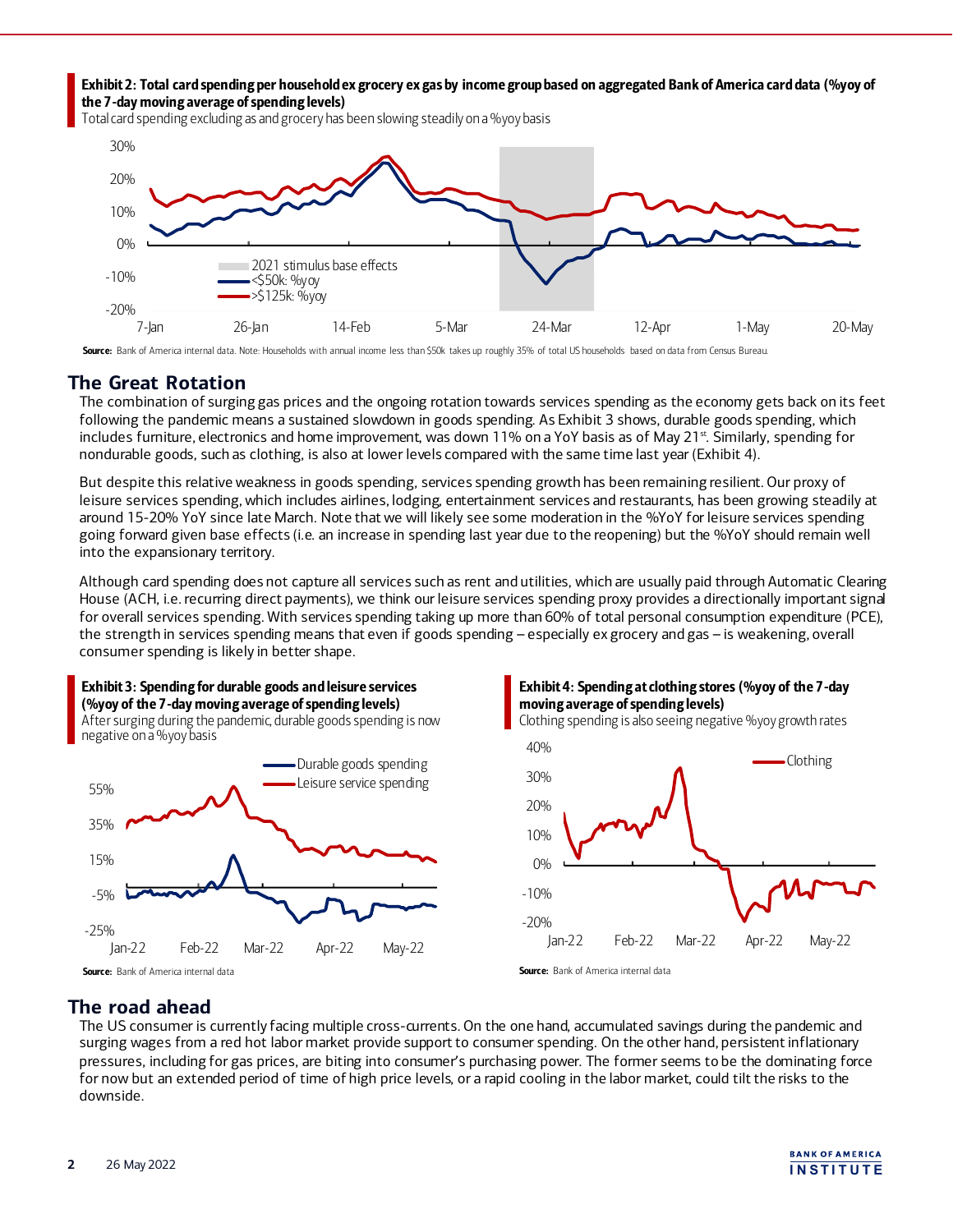## **Contributors:**

#### **David Tinsley**

Senior Economist, Bank of America Institute

#### **Sources:**

#### **Anna Zhou**

US Economist, BofA Global Research

**Methodology** 

Readers should be aware that although the Bank of America datasets utilized in our analysis represent a significant number of data points, they nevertheless present a degree of selection bias, including but not limited to income levels and geographies. In addition, the data is limited to debit and credit cards and does not include other payment methods such as cash or checks.

Data regarding merchants who receive payments are identified and classified by the Merchant Categorization Code (MCC) defined by financial services companies. The data are mapped using proprietary methods from the MCCs to the North American Industry Classification System (NAICS), which is also used by the Census Bureau, in order to classify spending data by subsector. Spending data may also be classified by other proprietary methods not using MCCs.

Bank of America data used in this report include spending from active US households only. Spending from corporate cards are excluded.

Our methodology for calculating the growth rates for daily data: we calculate the %yoy growth, the 2-yr and 3-yr %change by matching calendar days (Jan 1 '22 matched to Jan 1 '21, Jan1, 2020 and Jan1, 2019, respectively). The % change is be calculated based on the 7-day moving average of spending levels.

Unless otherwise noted, the monthly subsector data are adjusted to control for seasonality and other factors.